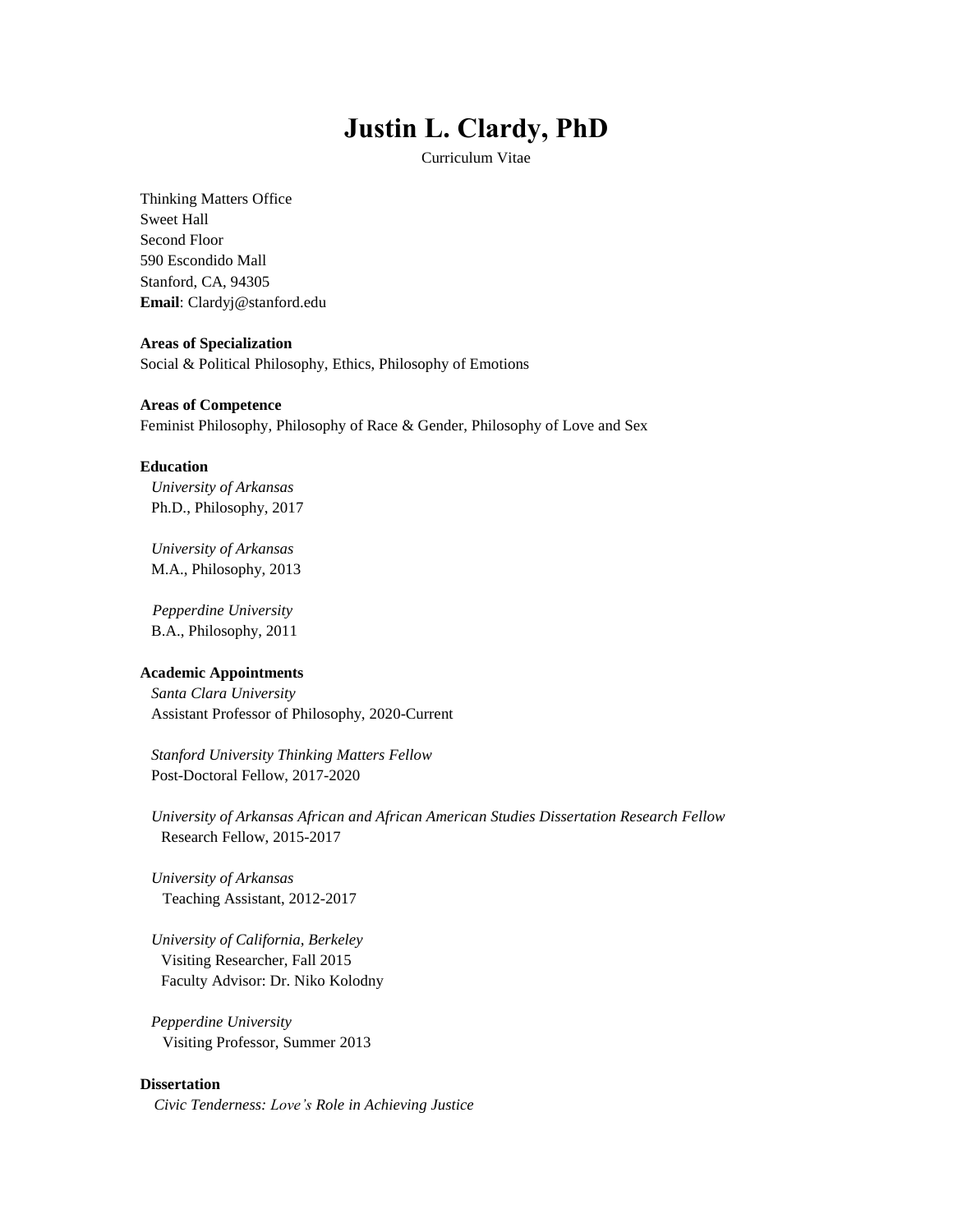University of Arkansas, Spring 2017 Advised by: Dr. Warren Herold

# **Master's Thesis**

*Love, Reason, and Romantic Relationships* University of Arkansas, April 2013 Advised by: Dr. Eric Funkhouser

# **Works In Progress**

# **Book Chapters**

1. "Sex in the Dark: Race and the Ethics of Kink Play", *The Handbook of Sexual Ethics,* Palgrave Macmillan, Ed. David Boonin, Forthcoming (2020)

# **Publications**

# **Journal Articles**

- 1. "Monogamies, Non-Monogamies, and the Moral Impermissibility of Intimacy Confining Restraints", *The Journal of Black Sexuality and Relationships,* Forthcoming (2020)
- 2. "I Don't Want To be a Playa No More: An Exploration of the Denigrating effects of 'Player' as a Stereotype Against African American Polyamorous Men", *Analize Journal of Gender and Feminist Studies,* No. 11 (25), (2018)
- 3. "On the Reasons of Love", *Proceedings of the Kent State University May 4 th Philosophy Graduate Student Conference,* (2012)
- 4. "Knowledge and Rational Desirability", *Dialogue*, Vol. 54 No. 2-3, (2012)
- 5. "Free Will, Moral Responsibility, and Alternative Possibilities: An Empirical Investigation," *Polymath*, Vol. 2 No. 2, (2012)
- 6. "On the Nature of Romantic Love", *Valley Humanities Review*, Vol. 2 No.1, (2011)

# **Book Chapters**

- 1. "Towards a Progressive Black Sexual Politics: Reading African American Polyamorous Women into Patricia Hill Collins' Black Feminist Thought", *Routledge Companion to Love*, Routledge, Ed. Ann Brooks, Forthcoming (2020)
- 2. "Justin Clardy on Love and Relationships", *Unmuted: Conversations on Prejudice, Oppression, and Social Justice*, *Oxford University Press*, (2019)
- 3. "Civic Tenderness as a Response to Child Poverty in America", *Philosophy and Child Poverty: Reflections on the Ethics and Politics of Poor Children and their Families*, *Springer,* (2019)

#### **Book Reviews**

1. "Love in the Dark: Philosophy by Another Name", *Hypatia: A Journal of Feminist Philosophy*, (2018)

# **Conference Presentations**

- 1. "Civic Tenderness: Love's Role in Achieving Justice", *Caring Democracy: Current Topics in the Political Theory of Care*, Prague, Czech Republic, November 23rd , 2017
- 2. "Emotional Affairs", *Pacific Division Meeting of the American Philosophical Association,* Seattle, WA, April 12<sup>th</sup>-15<sup>th</sup>, 2017.
- 3. "Civic Tenderness", *Eros as Sensual Intelligence Conference*, Ottawa, Canada, June 2<sup>nd</sup>-5<sup>th</sup>, 2015
- 4. "What We Owe To Our Exes", *Pacific Division Meeting of the American Philosophical* Association, Vancouver, Canada, April 1<sup>st</sup>-5<sup>th</sup>, 2015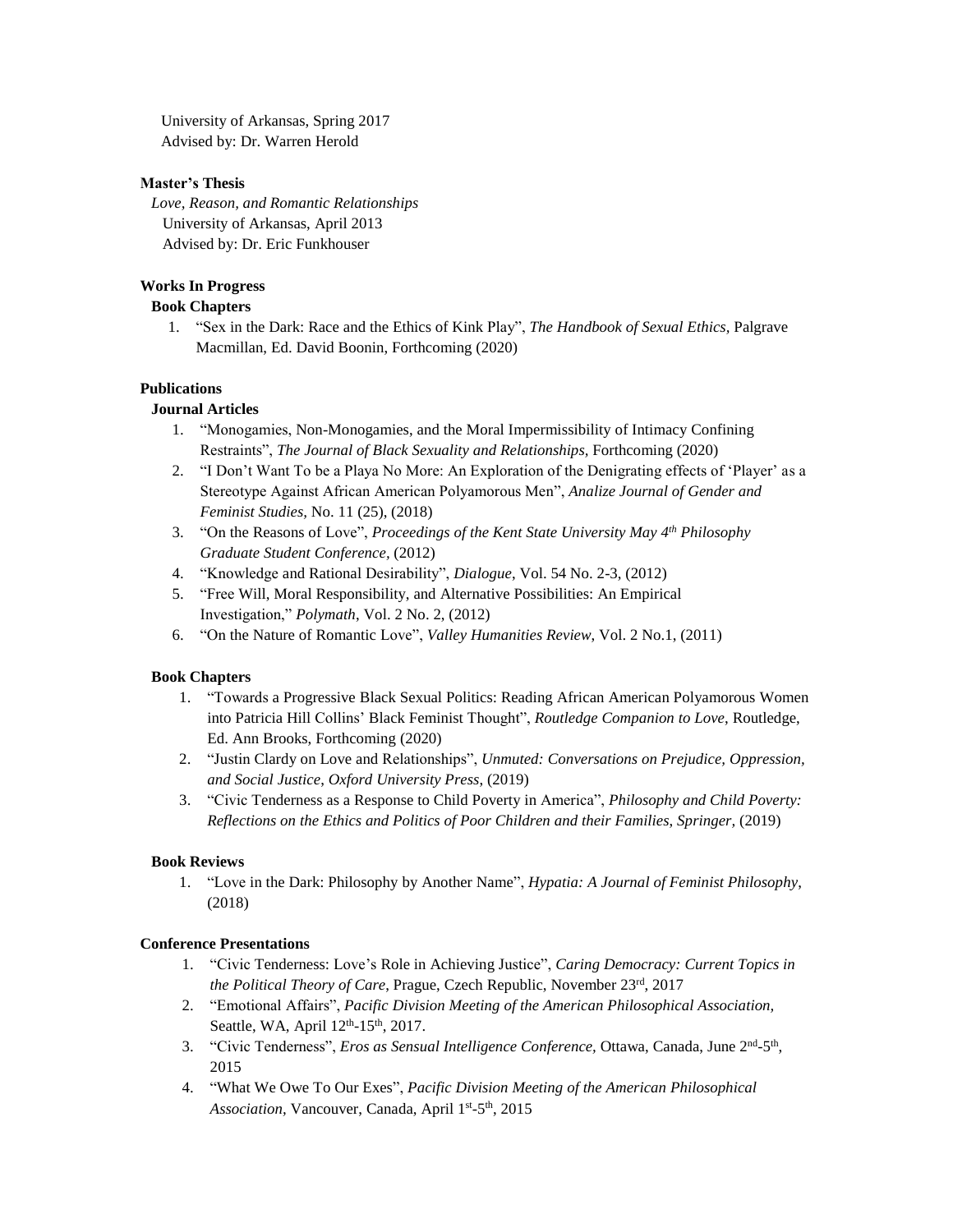- 5. "On Tenderness", *Pacific Division Meeting of the American Philosophical Association*, Vancouver, Canada, April 1<sup>st</sup>-5<sup>th</sup>, 2015
- 6. "Civic Tenderness: A first Approximation", *Central Division Meeting of the American* Philosophical Association, St. Louis, MO, February 18<sup>th</sup>-21<sup>st</sup>, 2015
- 7. "On Romantic Love and Constancy", *University of New Mexico Philosophy Graduate Student Conference,* Albuquerque, NM, March 28th-29th, 2014
- 8. "Exclusivity and Romantic Relationships", *Pacific Division Meeting of the American* Philosophical Association, San Diego, CA, April 17<sup>th</sup>, 2014
- 9. "Stability and Romantic Love", *Ethics in Leadership Conference on the Theological Virtue of Love*, La Crosse, WI, March 15, 2013
- 10. "Free Will, Moral Responsibility, and Alternative Possibilities: An Empirical Investigation," *Midwest Division Meeting of the Society for Christian Philosophers*, Conway, AR, March 23rd , 2012
- 11. "On the Reasons of Love," *Kent State's 19th Annual Philosophy Graduate Student Conference*, Kent, OH, March  $10<sup>th</sup>$ , 2012
- 12. "On the Nature of Romantic Love," T*homson Rivers University Philosophy Conference, British Columbia*, Canada, January 14<sup>th,</sup> 2011

# **Invited Talks**

- 1. "Infinite Love for Finite Lovers: Minding Your Polyamorous Bandwidth", Poly Cultural Diversity Alliance, July 4<sup>th</sup> 2020
- 2. "Emotional Affairs", *Delivered to the Philosophy Department at Cal Poly Pomona*, October 24th 2019
- 3. "Monogamies, Non-Monogamies, and the Moral Impermissibility of Intimacy Confining Restraints", *Delivered to the Philosophy Department at Pepperdine University*, September 13th , 2019
- 4. "Civic Vulnerability as a Generative Site of Obligation", *University of Arkansas African and African American Studies Graduate Fellows Research Symposium*, University of Arkansas, February 17<sup>th</sup>, 2016
- 5. "Marriage and Commitment", *University of Arkansas Graduate Philosophy Roundtable*, University of Arkansas, September 19th, 2014
- 6. "On Tenderness", *The Metaphysics of Love Project Pilot Workshop*, University of British Columbia, Canada, August 25<sup>th</sup>, 2014
- 7. "On Tenderness, *University of Arkansas Graduate Philosophy Roundtable,* University of Arkansas, May 2<sup>nd</sup>, 2014
- 8. "On Polyamory", University of Arkansas, February 13th, 2014
- 9. "Call to Consciousness: A Critical Look at Contemporary Hip-hop in America", Panel Discussion, University of Arkansas, December 2<sup>nd</sup>, 2013
- 10. "Love, Obligation, and Contracts", *University of Arkansas Graduate Philosophy Roundtable,* University of Arkansas, September 12<sup>th</sup>, 2013

# **Public Philosophy**

*Radio/Podcasts*

- 1. "State of the Union", Normalizing Non-monogamy Podcast, July 6<sup>th</sup> 2020
- 2. "UnMute Podcast Episode 002: Justin Clardy on Love", The UnMute Podcast with Myisha Cherry, February 9th 2015
- 3. "On Education and the My Brother's Keeper Initiative", Life Full Circle Radio with Miguel Lloyd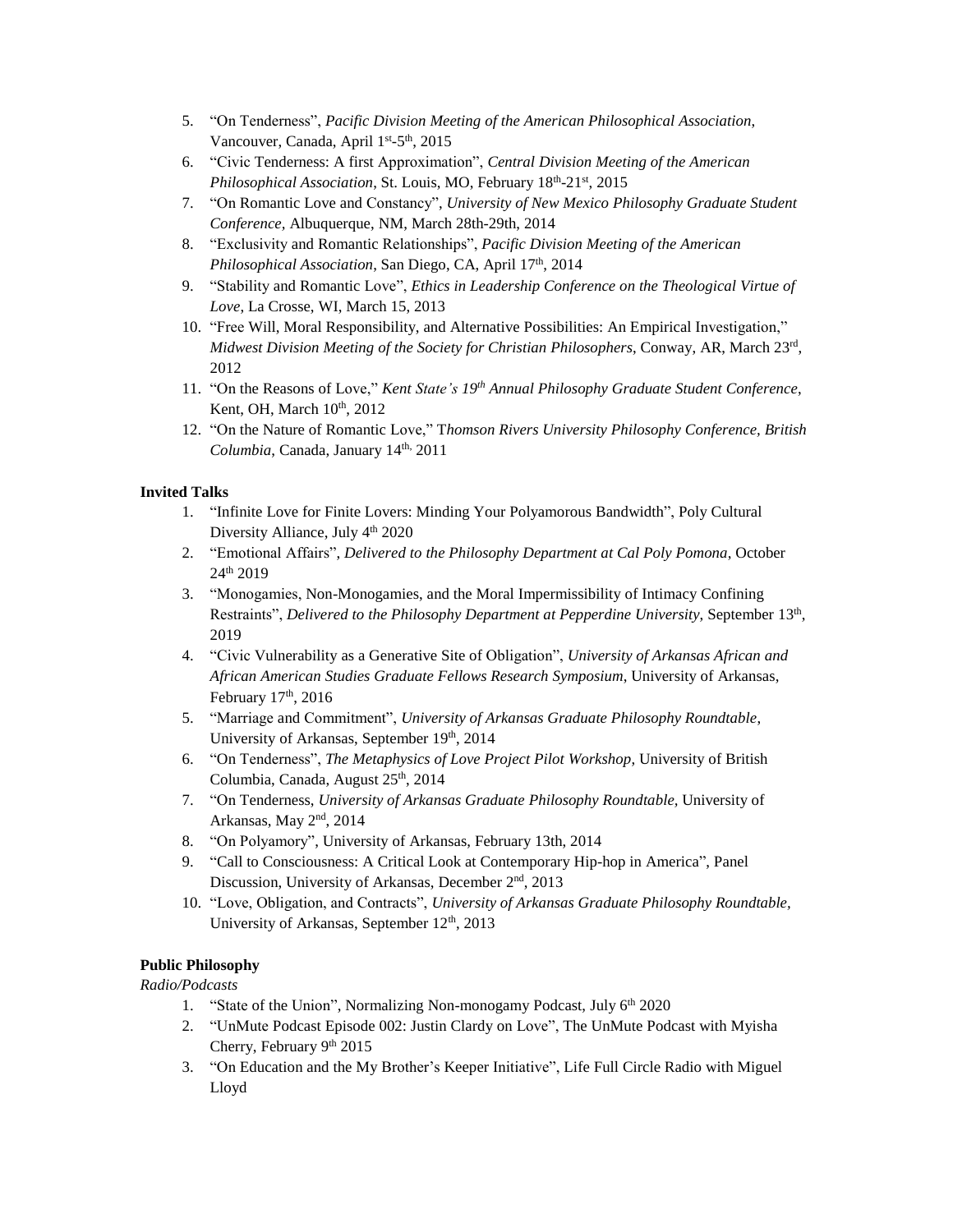4. "The Next Generation of Intellectuals Series: Justin Clardy", Life Full Circle Radio with Miguel Lloyd, November 23, 2013

# *Writings in Public Philosophy*

- 1. "Bury Me an Honest Man: On the Politics of Black Non-monogamy", *The Vim Blog*, https://thevimblog.com/2020/07/14/bury-me-an-honest-man-on-the-politics-of-black-nonmonogamy/, July 14<sup>th</sup>, 2020.
- 2. "The Dissolution of Cheating: Kevin's Heart", *The Vim Blog*, https://thevimblog.com/2018/04/25/the-dissolution-of-cheating-kevins-heart/, April 25<sup>th</sup> 2018.
- 3. "A Short Concertation on Emotional Affairs", *Daily Nous*, http://dailynous.com/2018/02/14/valentines-day-special-philosophers-on-love-relationshipsjealousy-autonomy-respect-affairs-desire/#CLARDY, February 14th 2018.
- 4. "The Socratic Method and Conversational Violence", *The Vim Blog*, https://thevimblog.com/2017/05/18/the-socratic-method-and-conversational-violence/, May 18<sup>th</sup> 2017
- 5. "3 Precautions of Interracial Coalition Building", *The Vim Blog*, https://thevimblog.com/2017/04/09/3-precautions-for-interracial-coalition-building/, April 9<sup>th</sup> 2017
- 6. "Love, Obligation, and Contracts", *The Metaphysics of Love Blog*, Ed. Dr. Carrie Jenkins, (http://www.themetaphysicsoflove.com/blog/2014/7/1/guest-post-by-justin-clardy-loveobligation-and-contracts), July 2nd 2014
- 7. "Marriage and Commitment", *Ethnografis*, https://ethnografis.com/2014/09/01/justin-clardymarriage-and-commitment/, September 1 st 2014

# **Courses Taught**

*Stanford University*

- Emotion
- What is Love?
- Justice and the University
- Progress: Pros and Cons
- Design that Understands Us

# *University of Arkansas*

- Introduction to Philosophy
- Introduction to Ethics
- Love and Morality

# *Pepperdine University*

- Western Civilization I
- Eyes on the Prize: America's Civil Rights Movement 1954-1985 (Co-taught w/ Dr. Damian Jenkins)

# **Honors and Awards**

- Vernon Teaching Award, University of Arkansas, 2017
- Philip S. Bashor Award for Excellent Graduate Scholarship, University of Arkansas, 2016
- University of Arkansas African and African American Studies Dissertation Fellowship Recipient, University of Arkansas, 2015-2017
- Northwest Arkansas Dr. Martin Luther King Jr. Scholarship, 2012